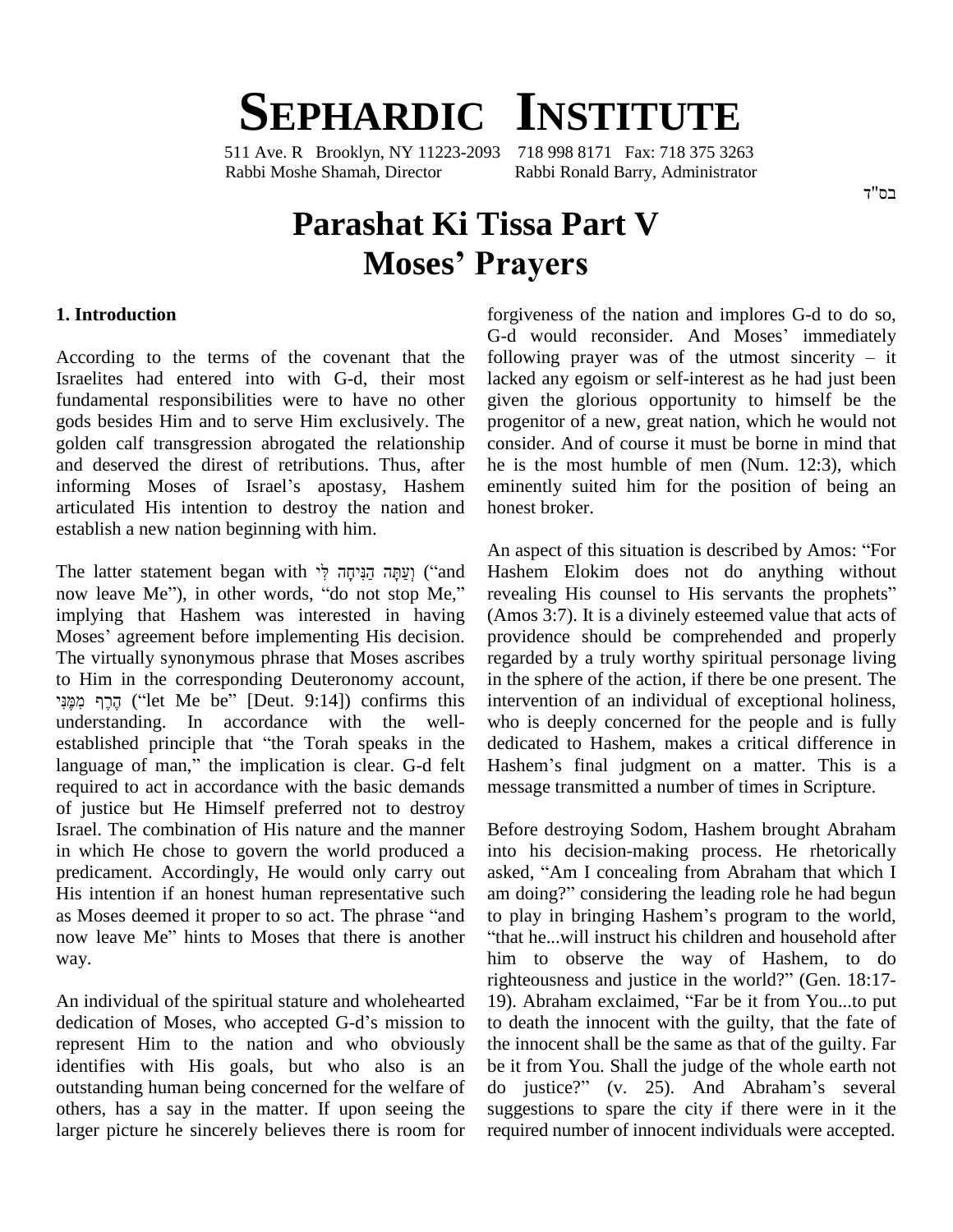When the spies prompted the people to reject the promised land, Hashem once again brought up the notion of destroying Israel and establishing a new Hashem's having brought the nation out of Egypt with nation beginning with Moses, one even greater than Israel. Of course the obvious question is what guarantee is there that the new nation would exercise its free will in a preferable manner? But the statement jums be understood from the perspective of the way a naman might speak. In any event, Hashem's unusual fle must be understood from the perspective of the way a phraseology led Moses to recognize that, in a real man might speak. In any event, Hashem's unusual phraseology led Moses to recognize that, in a real way, he was being "consulted" and he immediately entered into prayer, saving the nation (Num. 14:11- 25). This divine characteristic set an important model for human behavior that an individual should be patient, consult others and carefully consider all sides of an issue before finalizing a decision, particularly in cases that may cause harm to others.

In our case, not only does Moses refuse to consider his personal opportunity to found a new nation and requests that Israel not be destroyed, but he initiates a desection<br>protracted endeavor to reconcile G-d with Israel. Of argun<br>course, progression from the basic step of G-d's that protracted endeavor to reconcile G-d with Israel. Of revocation of a decree of annihilation to the next step Hashem's sovereignty in the world. At that point of securing His forgiveness of Israel and expiation for its transgression, and ultimately to restoration of the covenant must be a step-by-step process. It required its transgression, and ultimately to restoration of the relevant must be a step-by-step process. It required nationally modes' entreaties on several distinct occasions as covenant must be a step-by-step process. It required natio<br>Moses' entreaties on several distinct occasions as<br>narrated in Exodus 32–34. In the latter of these After Moses' entreaties on several distinct occasions as<br>narrated in Exodus 32–34. In the latter of these Afte<br>prayers he also requests insight into the ways of G-d's shou providence and comprehension of His glory. The text provides a significant number of specific quotations from his prayers (Exod. 32:11-13, 31-32; 33:12-13, 15-16, 18; 34:9) and of the divine responses. The topics are profound and there are many ambiguities and metaphoric expressions in the narrative, but the words are there to explicate and provide us some surface understanding of these matters, limited as that may be.

## **2. Prayers and Responses**

In Moses' prayer for forgiveness while still on the mountaintop, when he was made aware that Israel was grievously sinning at that very moment, he does not mountaintop, when he was made aware that Israel was<br>grievously sinning at that very moment, he does not condi<br>base his pleas on any of the nation's qualities. He recip grievously sinning at that very moment, he does not<br>base his pleas on any of the nation's qualities. He re<br>begins – remarkably opening with the word  $\frac{1}{2}$ ; it ase his pleas on any of the nation's qualities. He ree egins – remarkably opening with the word  $\frac{1}{2}$ , it why" – with the contention that Hashem should not br allow His fury to rage against His nation in which He has invested so much and with whom much has

already been accomplished. There are considerations Hashemí<sup>s</sup> having brought the nation out of Egypt with that should be taken into account. He specifies a manifestation of His great power. The subtle point in Hashem's having brought the nation out of Egypt with<br>a manifestation of His great power. The subtle point in<br>this statement – not explicitly articulated since it cannot be fully justified within the strict dictates of this statement – not explicitly articulated since it cannot be fully justified within the strict dictates of justice – appears to be that Israel is indeed "His" nation and there is a certain degree of compassion and flexibility expected in recognition of such an intimate relationship. (It is not unlike the bond between parent and child, which is above and beyond the standard rules of justice.)

Furthermore – again beginning with למה (albeit with a different accentuation), which this time does not refer<br>to Hashem but recalls to mind the first use of that<br>word – Moses argues that annihilating the nation now to Hashem but recalls to mind the first use of that would not be properly comprehended by Egypt (and the other nations), but would lead to a serious distortion in their understanding of the true G-d and a desecration of His reputation. The backdrop to this argument is that a major purpose of the Exodus was that Egypt (and the other nations) should recognize argument is that a major purpose of the Exodus was<br>that Egypt (and the other nations) should recognize<br>Hashem's sovereignty in the world. At that point Moses implores G-d to turn back from His wrath and relent from the harm He was intending to do to His nation.

After asking Hashem to relent, Moses adds that He should consider the merit of the patriarchs and His oath to them; He had made a commitment to them that He will exceedingly multiply their progeny and bring them into the promised land that they would possess as part of an eternal heritage.

G-d's conceptual knowledge of these notions was insufficient to override the requirement that justice be rendered and Israel receive the appropriate retribution for its apostasy. There are two sides to judging the effects of the close relationship G-d had with Israel and to assessing considerations of His glory. Allowing His name to remain attached to the nation may lead to further desecration of it. As to the pledges to the patriarchs, it is understood that all promises are conditioned on the continued worthiness of the recipients. And if Moses agrees to father a new nation it will still be the patriarchs' progeny. But Moses brought forth different perspectives on these issues. If in all sincerity he sees Israel as deserving another chance (not necessarily the last chance), Hashem goes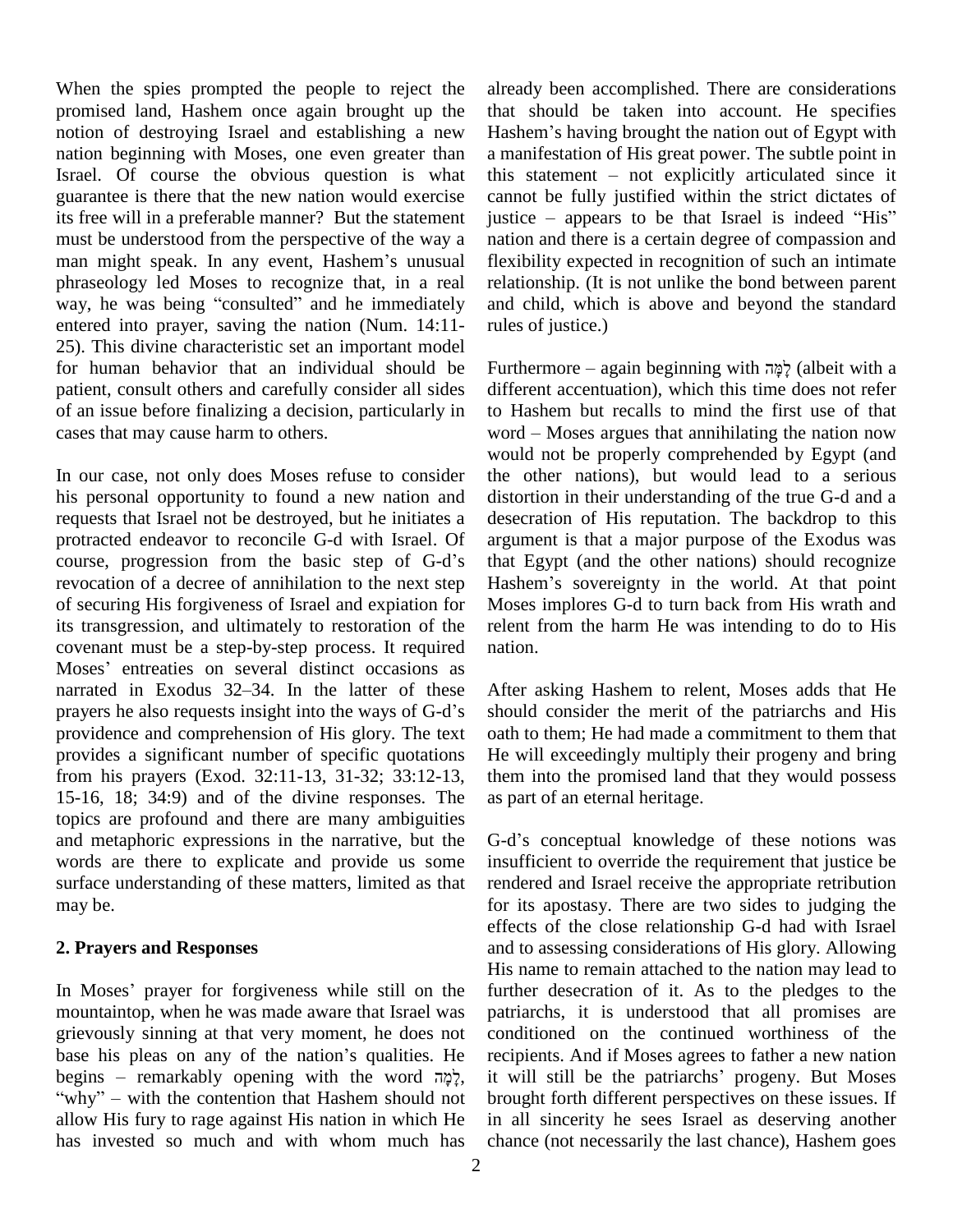along to some extent. He relents from His intention to annihilate the nation. But this is not equal to forgiveness. The people below are engaged in their idolatry and revelry!

The day Moses descended from the mountain he presence; it is for the nation's safety, to offer them destroyed the calf and punished the guilty. The next more latitude, "for you are a stiff-necked people, lest I day he ascended the mountain to entreat G-d a second time. But first he informs the people that they have committed a great sin and he will pray on their behalf, trying to achieve atonement for them (Exod. 32:30). Of course they realized they committed a great sin from the day before. This statement of Moses formally establishes him as their delegate to transmit their prayer on high. Although they do not say anything, their complete acquiescence to his series of actions the previous day and to his present statements indicates that they recognize the enormity of their sin and that they consented to his words.

This time, after beginning his prayer with an of Mo to se<br>This time, after beginning his prayer with an of l<br>expression of pleading (*ana*, "please"), Moses Mo' acknowledges their sin and straightaway requests of sorts for the official Ohel Mo'ed of the Tabernacle Hashem to forgive the nation. He links his request pr<br>with his total personal identification with Israel. If which<br>Hashem does not forgive their sin, he asks, "erase me, cle with his total personal identification with Israel. If Hashem does not forgive their sin, he asks, "erase me, clearly one of greatly subdued activity, without please, from Your book which You have written" (v. priests, sacrifices or a ritual program. The verse states 32). (Thi future plans; some have thought of it as the book of life.) Together with his greatness in prophecy and closeness to G-d, undoubtedly including exceeding love for and loyalty to Him and His program and goals, in fulfilling his mission to Israel Moses had bonded with the nation. He believed in its potential and destiny and could no longer perceive himself as living independently of it. His position seems to be that he understands progress is necessarily an evolutionary process with major bumps on the road. It seems that this other *Ohel Mo'ed* was retained even G-d replies that He will only erase from His book those who sinned against Him, essentially rejecting G-d replies that He will only<br>those who sinned against Hir<br>that aspect of Moses' plea.

But G-d does respond to the prayer to a significant extent. He now agrees that Moses may proceed to lead the nation to the promised land and He will have His angel proceed before them. This implies a reduced relationship from what had originally been planned, with an angel in place of His own presence accompanying them. According to the original plan request is linked to Israel's status of being G-d's His own presence was to have been manifested in the

Tabernacle, a project set aside by the transgression and at this point not yet reinstated. As concerns retribution, G-d states that He will mete it out in its proper time. In the following passage He explains His purpose in substituting His angel for His more direct proper time. In the following passage He explains His<br>purpose in substituting His angel for His more direct<br>presence; it is for the nation's safety, to offer them purpose in substituting His angel for His more direct<br>presence; it is for the nation's safety, to offer them<br>more latitude, "for you are a stiff-necked people, lest I destroy you on the journey"  $(33:3)$ .

Upon hearing the news of a reduced divine attachment to them, despite the positive development of being allowed to proceed to the land under Hashem's auspices, the people are extremely upset and desist from wearing their finery (v. 4). This is a most positive sign as it signals a significant stage of remorse and repentance.

As the Tabernacle is on hold, Moses establishes a tent outside the camp, distant from it, for those who wish to seek Hashem, "and he called it *Ohel Mo'ed*" ("Tent outside the camp, distant from it, for those who wish outside the camp, distant from it, for those who wish<br>to seek Hashem, "and he called it *Ohel Mo'ed*" ("Tent<br>of Meeting," [v. 7]). That Moses "called it *Ohel* to seek Hashem, "and he called it *Ohel Mo'ed*" ("Tent<br>of Meeting," [v. 7]). That Moses "called it *Ohel*<br>*Mo'ed*" indicates that he established it as a substitute of Meeting," [v. 7]). That Moses "called it *Ohel Mo'ed*" indicates that he established it as a substitute of sorts for the official *Ohel Mo'ed* of the Tabernacle  $Mo^{\prime}ed^{\prime\prime}$  indicates that he established it as a substitute of sorts for the official *Ohel Mo'ed* of the Tabernacle project that he knew about from G-d's instructions but which cannot yet be constructed. The substitute tent is clearly one of greatly subdued activity, without priests, sacrifices or a ritual program. The verse states that "Moses would take the tent and pitch it outside priests, sacrifices or a ritual program. The verse states the camp," informing us that this was his ongoing practice. Hashem manifested His presence there, relating prophetically to Moses at the highest level, figuratively described as פֵּנִים אֱל פַּנִים ("face to face"). The people are depicted as being reverent to Hashem as well as to Moses (Exod. 33:7-11), further indicating their contrition and preparing the way for Moses to go further in his intercessory prayers on their behalf.<br>It seems that this other *Ohel Mo*<sup>6</sup> ed was retained even

after the official one was constructed and at least occasionally used (apparently used in Num. 11:34-30; 12:4 and Deut. 31:14-15, see *Destination Torah* p. 102).

In the third stage of Moses' prayers, he capitalizes on the warm relationship he has with G-d. He requests insight concerning the details of the divine leadership that G-d has planned for the journey and deeper comprehension into His ways. Moses stresses that his request is linked to Israel's status of being G-d's comprehension into His ways. Moses stresses that his chosen people. He also requests that G-d accompany